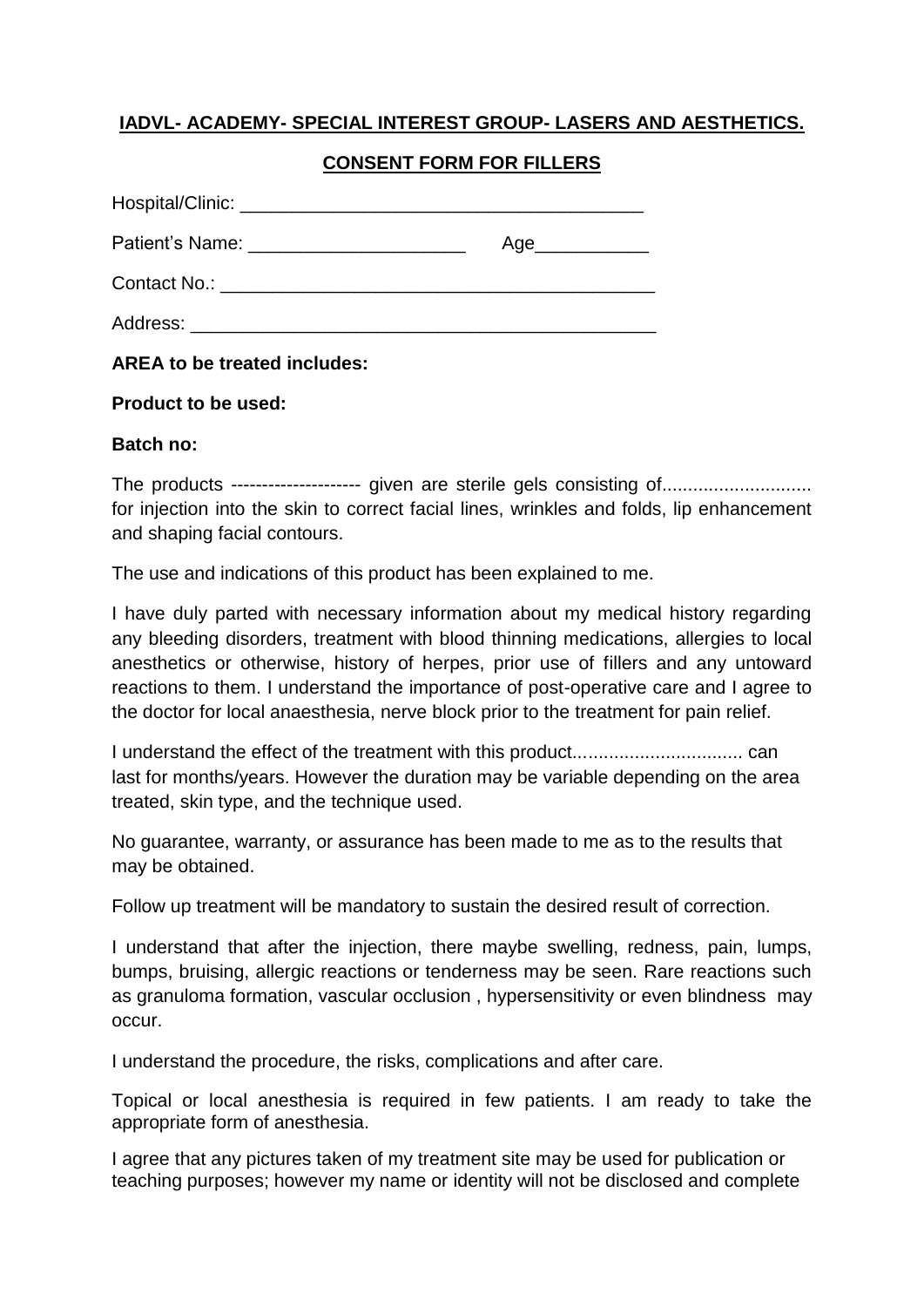confidentiality will be maintained.

By signing below, I acknowledge that I have read the adverse reactions above and I feel that I have been adequately informed of the risks of Dermalfillers.

Before each treatment, I will inform the doctor if I have taken any new medications since my last treatment.

I also agree to comply with the recommended aftercare instructions.

I hereby release Dr. **and its designated staff from liability** associated with the above procedure.

My questions regarding the procedure have been answered satisfactorily.

I authorize Dr. **and his/her designated staff to perform** Dermalfillers on my body.

The payment and fee structure is informed to me. I am ready to pay per sitting or package basis. [Package if opted for includes minimum number of sittings and I have to pay accordingly if more sittings are required]

SIGNATURE OF PATIENT/THUMB IMPRESSION

SIGNATURE OF PARENTS / GUARDIAN (FOR MINORS) DATE:

\_\_\_\_\_\_\_\_\_\_\_\_\_\_\_\_\_\_\_\_\_\_\_\_\_\_\_\_\_\_\_\_\_\_\_\_\_\_\_\_\_\_\_\_\_\_

NAME AND RELATIONSHIP IF SIGNED BY OTHER THAN PARENT

WITNESS: DATE:

NAME\_\_\_\_\_\_\_\_\_\_\_\_\_\_\_\_\_\_\_\_\_\_\_\_\_\_\_\_\_\_ SIGNATURE\_\_\_\_\_\_\_\_\_\_\_\_\_\_\_\_\_\_\_